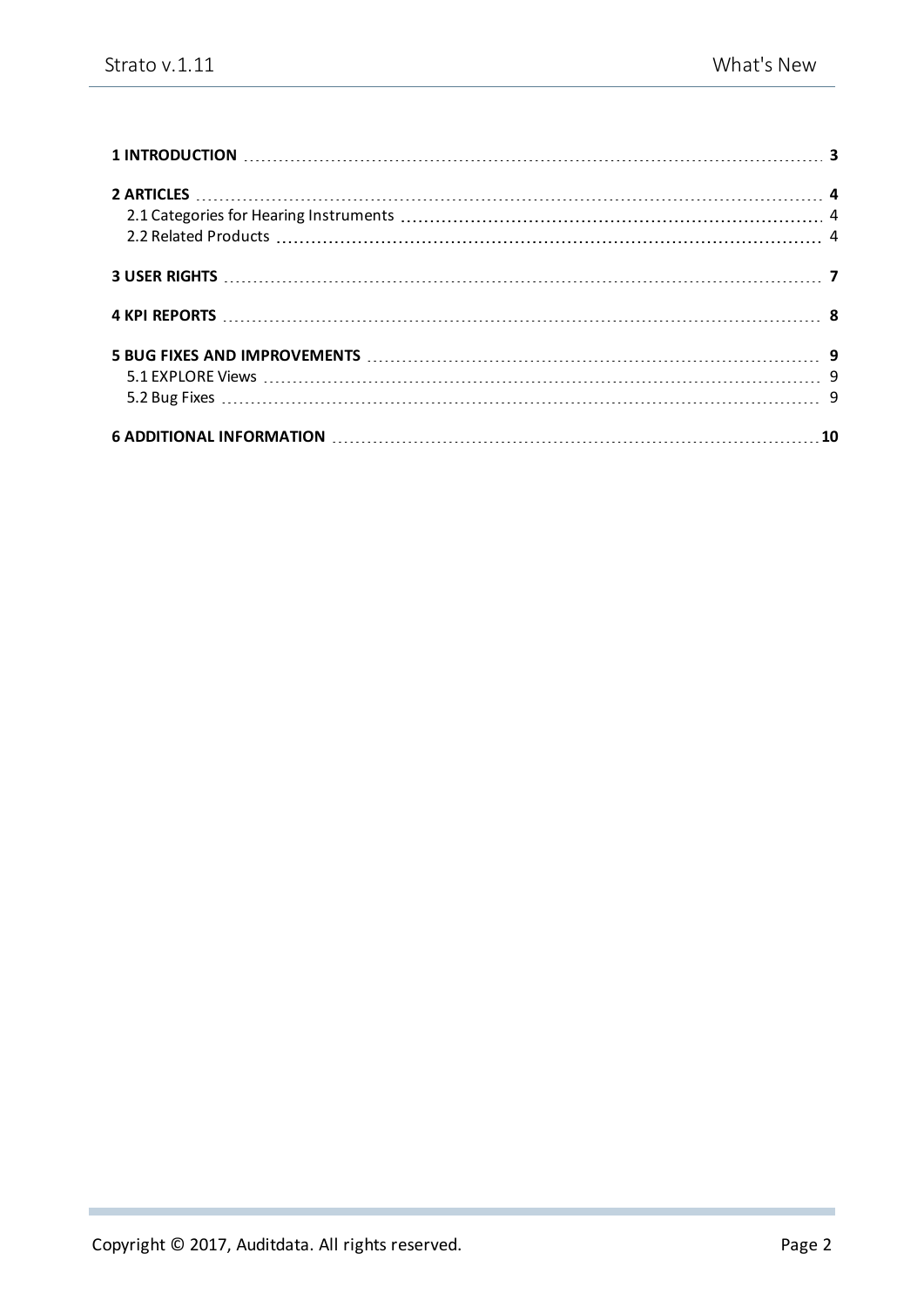## <span id="page-2-0"></span>1 Introduction

The purpose of this document is to give you an overview of the new and modified features in Strato 2.0.

The available languages are English, Danish, Swedish, Norwegian, Spanish, and Polish. Strato v.2.0 is certified to NOAH 4 and works with Noah v.4.6.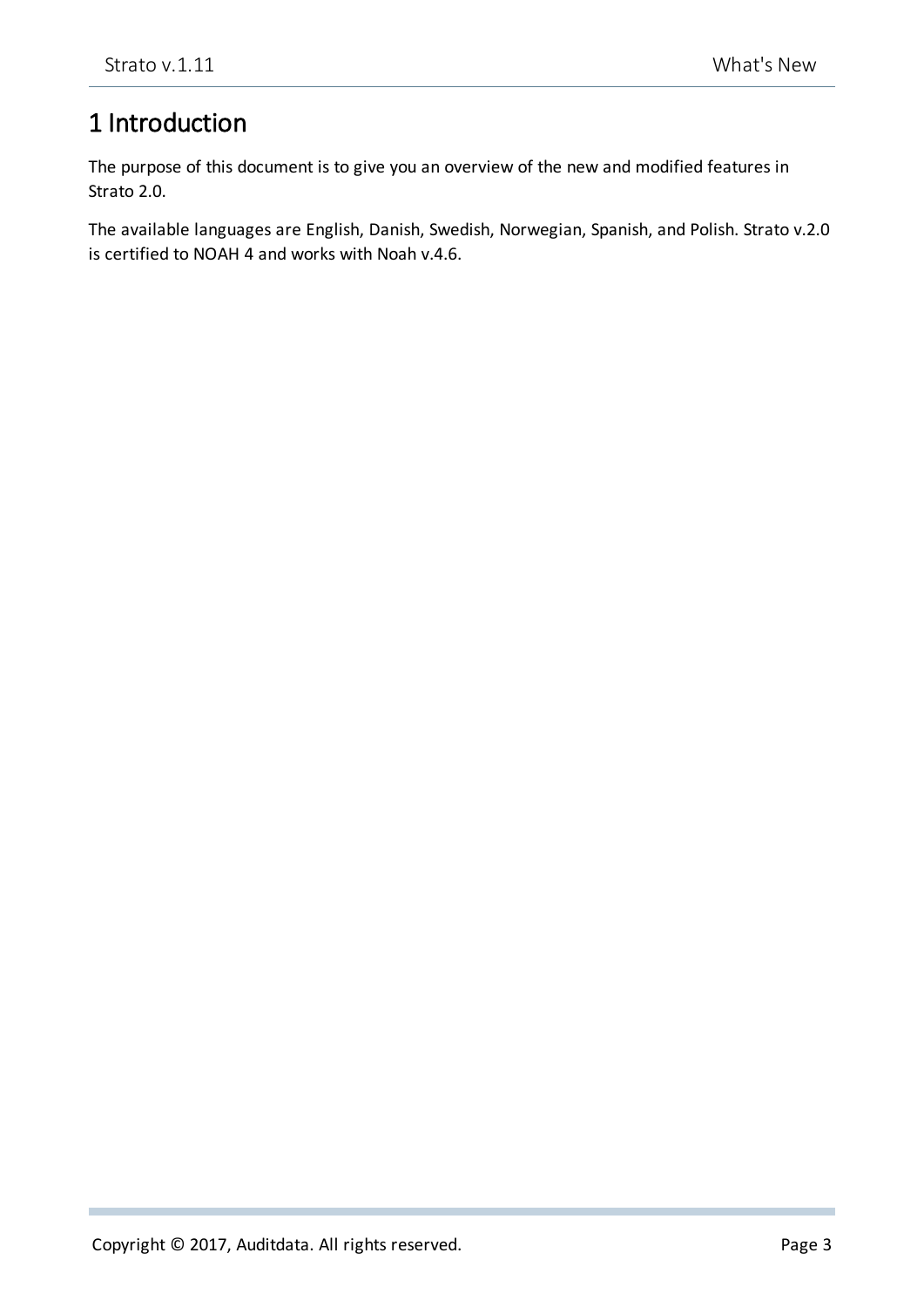## <span id="page-3-1"></span><span id="page-3-0"></span>2 Articles

#### 2.1 Categories for Hearing Instruments

We have added a new property to Hearing Instrument articles. You can now assign your articles to categories if you want to categorize Hearing Instruments by, for instance, price level or technology.

You can create your custom category under **Tools > Administration > Custom Dictionaries** and then easily assign it to the article of your choice.

| Administration                           |                                                                         |                               |
|------------------------------------------|-------------------------------------------------------------------------|-------------------------------|
| offices                                  | <b>Custom Dictionaries</b>                                              |                               |
| <b>Users</b>                             | Show Active only<br><b>Article Categories</b><br>$\overline{\mathbf v}$ |                               |
| Appointment Types                        | <b>Name</b><br><b>Description</b>                                       | $\pm$<br>Active               |
| <b>Activity Types</b>                    | <b>Basic</b>                                                            | $\overline{\mathscr{E}}$<br>✔ |
| <b>Referral Sources</b>                  | Premium HI                                                              | 十十<br>✔                       |
| <b>Document Types</b>                    |                                                                         |                               |
| <b>EXPLORE Templates</b>                 |                                                                         |                               |
| Client                                   |                                                                         |                               |
| Scheduler                                |                                                                         |                               |
| <b>Stock</b>                             |                                                                         |                               |
| Sale Item                                |                                                                         |                               |
| Sale Templates                           |                                                                         |                               |
| <b>Stock Item Status Causes</b><br>Roles |                                                                         |                               |
| Suppliers<br>井崎                          |                                                                         |                               |
| <b>ENTS</b>                              |                                                                         |                               |
| <b>Appointment Outcomes</b>              |                                                                         |                               |
| <b>Insurance Groups</b>                  |                                                                         |                               |
| Insurance                                |                                                                         |                               |
| <b>Custom Dictionaries</b>               |                                                                         |                               |
| <b>Rules</b>                             |                                                                         |                               |
|                                          |                                                                         |                               |
|                                          |                                                                         |                               |
|                                          |                                                                         | Close                         |
| <b>Edit Article</b>                      |                                                                         | $\mathbf{x}$                  |
| <b>Main Data</b>                         |                                                                         |                               |
| Name                                     | <b>America Hears BTE</b>                                                |                               |
| Description                              |                                                                         |                               |
| Article No.                              | 546758570                                                               |                               |
| Type                                     | HI BTE                                                                  | $\overline{\phantom{a}}$      |
| Category                                 | <b>Premium HI</b>                                                       | $\overline{\phantom{a}}$      |

<span id="page-3-2"></span>Now you can get an overview of the products you need by using a category filter from **Article EXPLORE**.

#### 2.2 Related Products

When selling, it may be important to be reminded about the related products, so that these can be added correctly. For instance, as you sell a Hearing Instrument, you can offer the customer to consider adding a relevant fitting service or certain important accessories.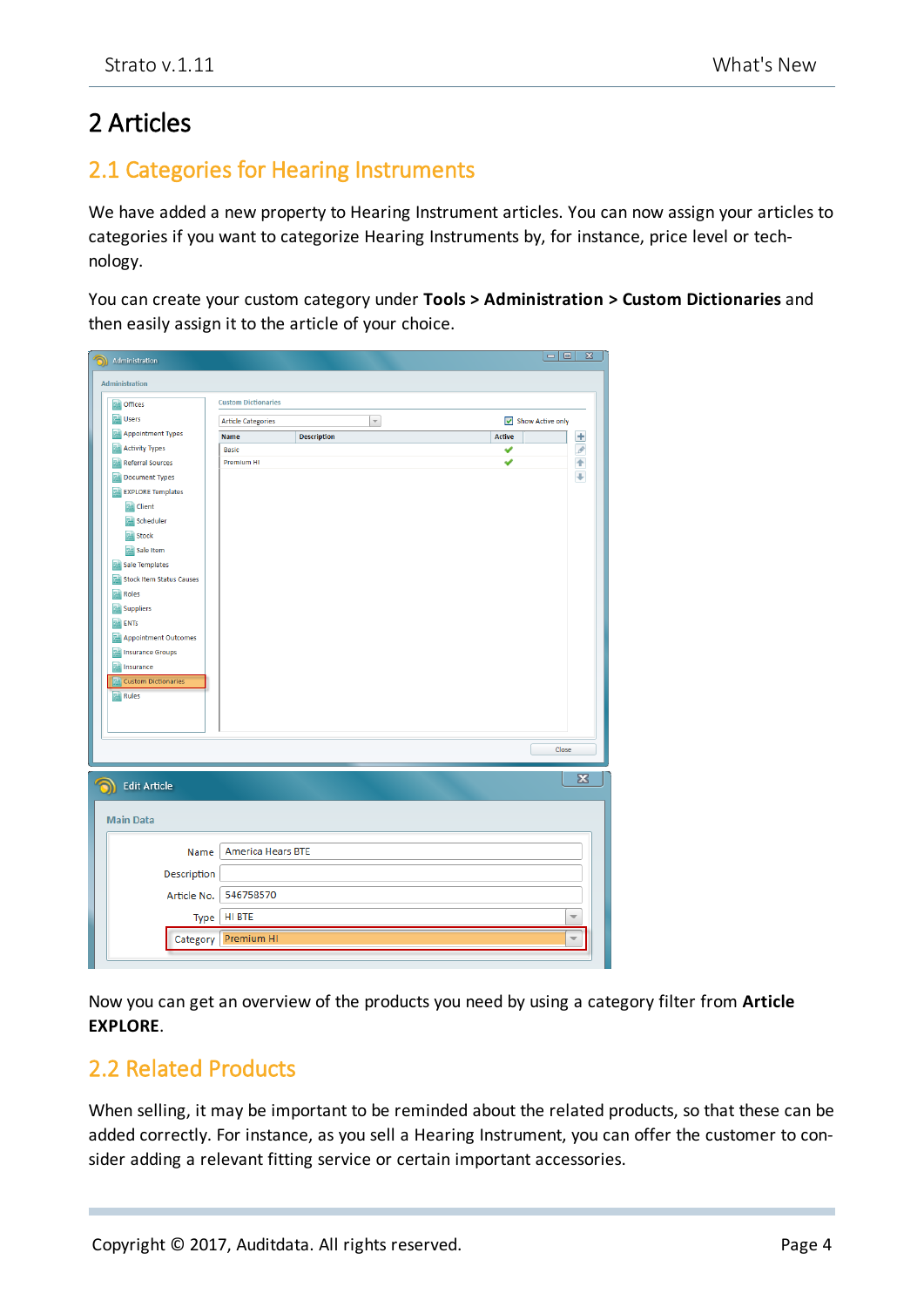This is why we have added a possibility for the Strato administrators to create related articles for the Hearing Instrument products. You will be prompted to add additional services to the sale during the checkout, providing your customers with products and services related to their needs.

You can add related articles from **Tools > Administration > Rules** or by selecting **Create Rule** from **Article EXPLORE**. The latter case is especially useful if you need to add related products for multiple Hearing Instruments.

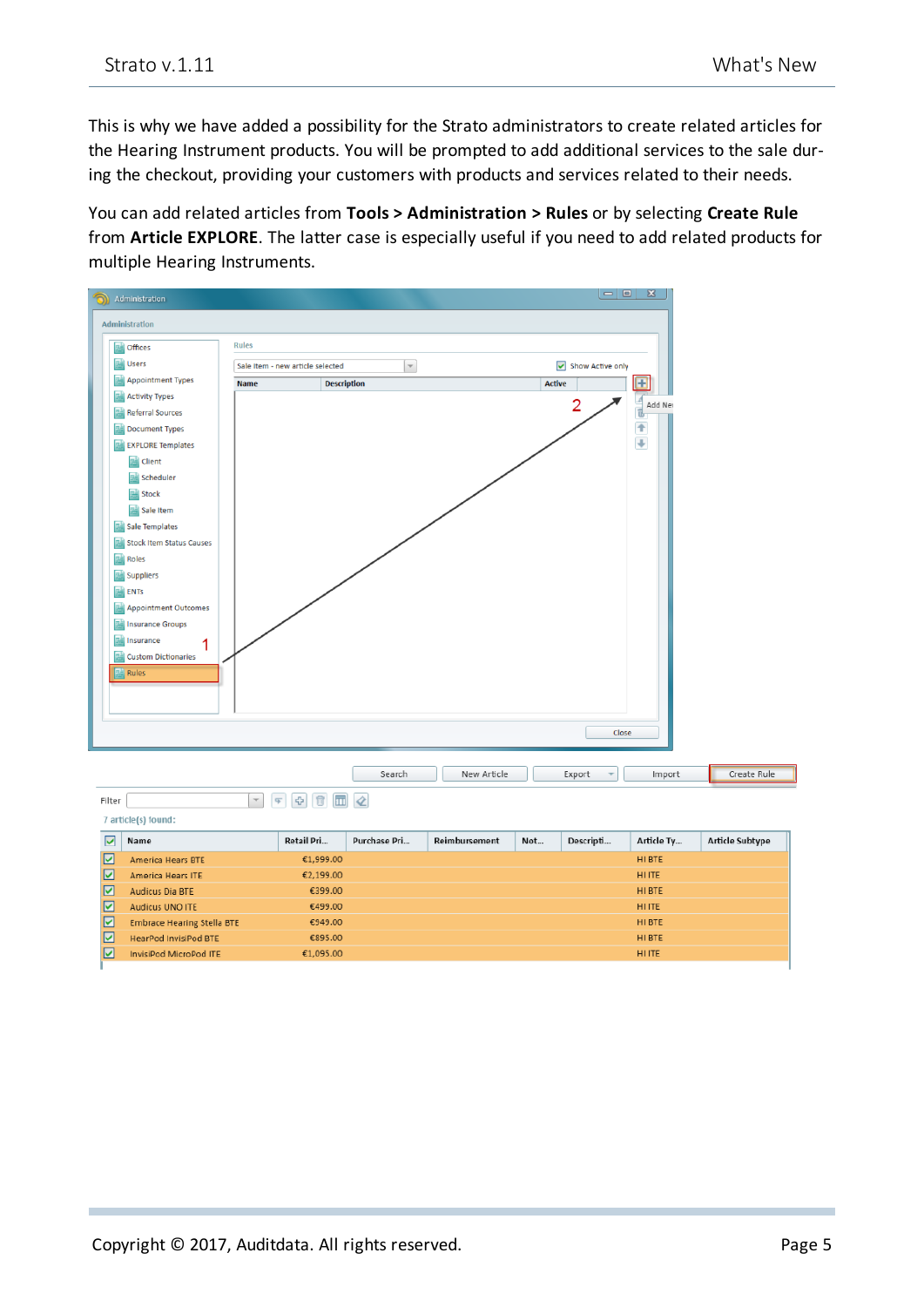Finally, select the required related products as you add an article to the sale.

| <b>Add Article to Sale</b>                           |                               |      | $\overline{\mathbf{x}}$  |
|------------------------------------------------------|-------------------------------|------|--------------------------|
| <b>Article Data</b>                                  |                               |      |                          |
| Article                                              | America Hears ITE (546758569) |      |                          |
| Quantity                                             | $\mathbf{1}$<br>÷             |      |                          |
| Supplier                                             |                               |      |                          |
| Ear Side                                             | Left                          |      | $\overline{\phantom{a}}$ |
| <b>Article Price</b>                                 |                               |      | €2,199.00                |
| <b>VAT</b>                                           |                               |      | 25%                      |
| <b>Sales Price</b>                                   |                               |      | €2,199.00                |
| Reimbursement                                        |                               |      | €0.00                    |
| <b>Private Price</b>                                 |                               |      | €2,199.00                |
| <b>Properties Left</b>                               |                               |      |                          |
| Colour                                               |                               |      |                          |
| <b>Notes</b>                                         |                               |      |                          |
| <b>Related Articles</b>                              |                               |      |                          |
| <b>Fitting Service</b><br><b>Remote Control</b><br>◡ |                               |      |                          |
|                                                      |                               | Save | Cancel                   |

For more information on related products in Strato, please refer to the **Strato Related Products Guide**.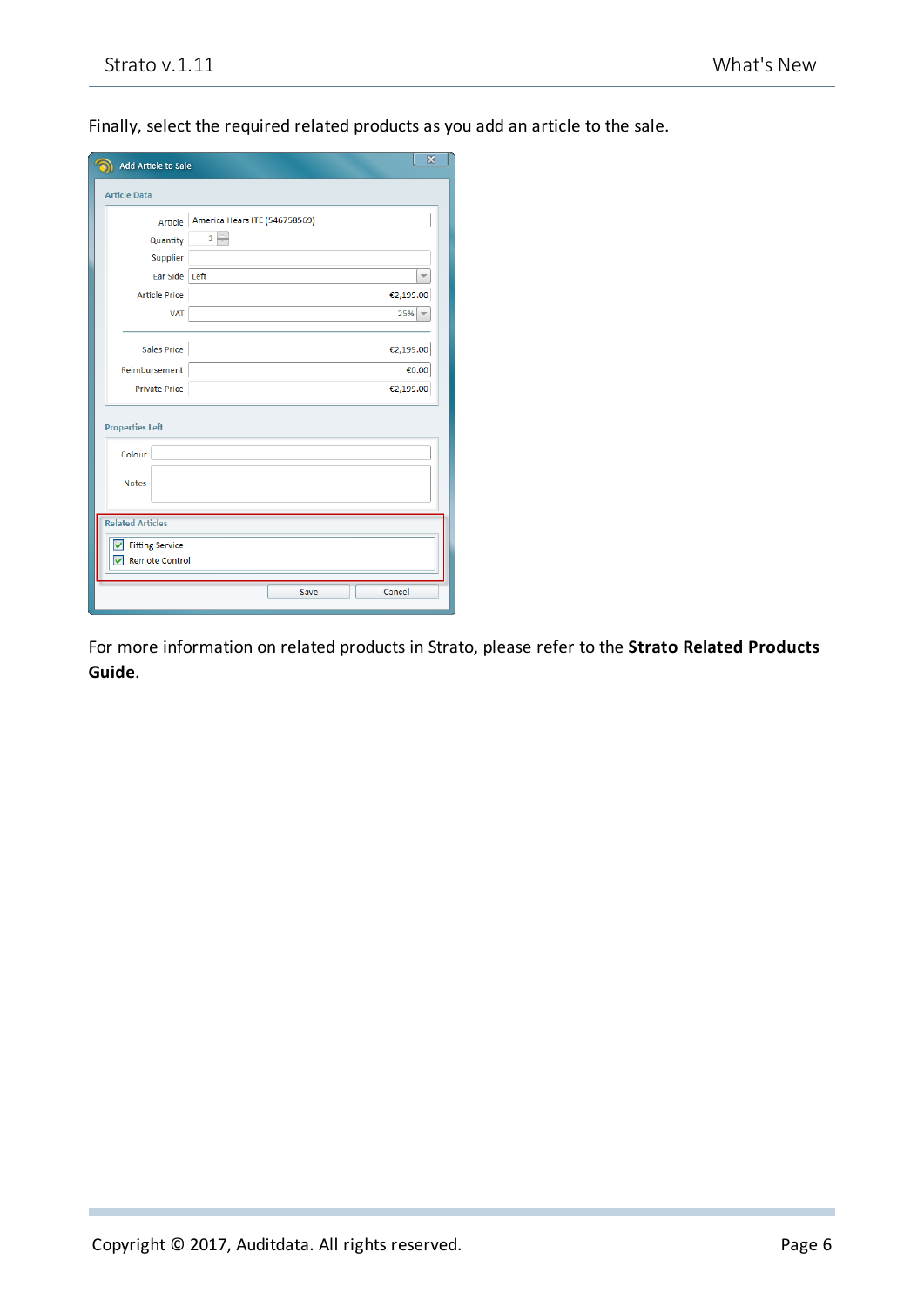## <span id="page-6-0"></span>3 User Rights

Strato now provides you with more options to define user permissions under **Administration > Roles**. When creating a new custom role or editing an existing one, specify which Strato **EXPLORE** views you want to grant access to.

| <b>Edit Role</b>    | $\overline{\mathbf{x}}$                                                                    |
|---------------------|--------------------------------------------------------------------------------------------|
| Role                |                                                                                            |
| Name<br>Description | Custom Role #1                                                                             |
| <b>Permissions</b>  |                                                                                            |
| <b>Explore</b><br>☆ |                                                                                            |
|                     | Access to Activity Log Explore<br>$\triangleright$ Access to Article Explore               |
|                     | $\triangleright$ Access to Client Explore<br>Access to Payment Explore                     |
| M                   | Access to Sale Document Explore<br>Access to Sale Item Explore                             |
|                     | $\triangleright$ Access to Scheduler Explore                                               |
|                     | Access to Stock Item Explore<br>÷<br><b>Export All Appointments</b>                        |
| permissions.        | Strato on client computers has to be restarted in order to apply changes to user roles and |
|                     | Cancel<br>Save                                                                             |

Additionally, you can define whether users can export search results from the **EXPLORE** views.

| <b>Edit Role</b> | 寓                                                                                                                                                      |
|------------------|--------------------------------------------------------------------------------------------------------------------------------------------------------|
| Role             |                                                                                                                                                        |
| Description      | Name New Role Name                                                                                                                                     |
| Permissions      |                                                                                                                                                        |
|                  | ×.<br>Export All Articles<br>Export All Clients<br>Export All Payments<br>Export All Sale Documents<br>Export All Sale Items<br>Export All Stock Items |
|                  | Deport Search Results<br>Import Articles<br>×<br>Import Stock Items                                                                                    |
| permissions.     | Strato on client computers has to be restarted in order to apply changes to user roles and<br>Cancel<br>Save                                           |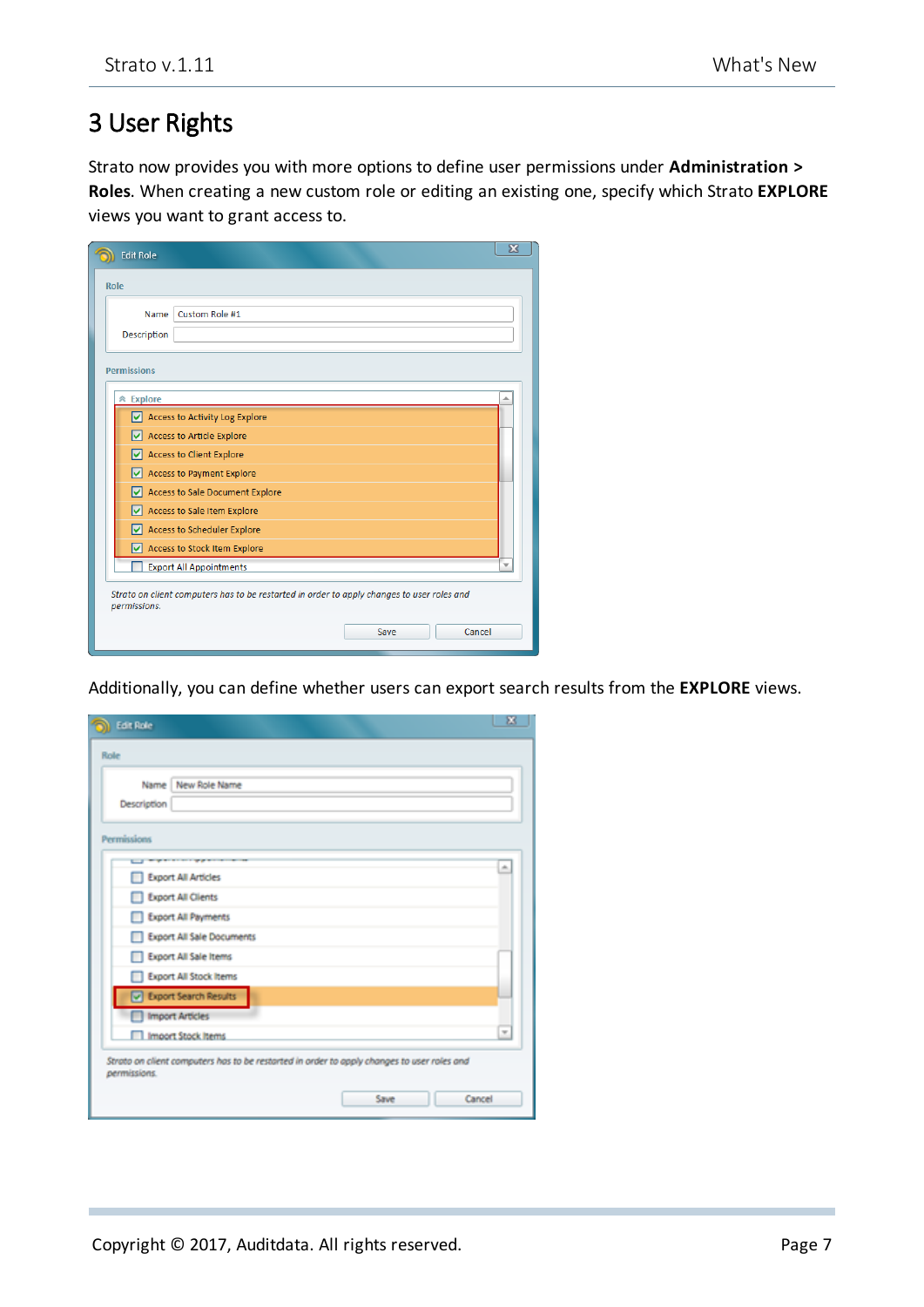## <span id="page-7-0"></span>4 KPI Reports

We have introduced **KPI Reports** which include interactive graphs with valuable data to help you grow and support your business. For instance, you can get an overview of all the Hearing Instruments sold per office for the last 12 months. Moreover, it is possible to view this data by month or by audiologist.

Other examples are appointment statistics and graphs with data on the delivered Hearing Instruments. Finally, you can view detailed statistics on the new clients in your stores (by month, clients' age, referral etc.). Below is an example of how one of the KPI reports looks like.



Please contact your Strato Sales contact person if you want the KPI Dashboard reports enabled in your Strato version. Please note that this service is only available to Strato users using **Stock** and **Invoice** modules only.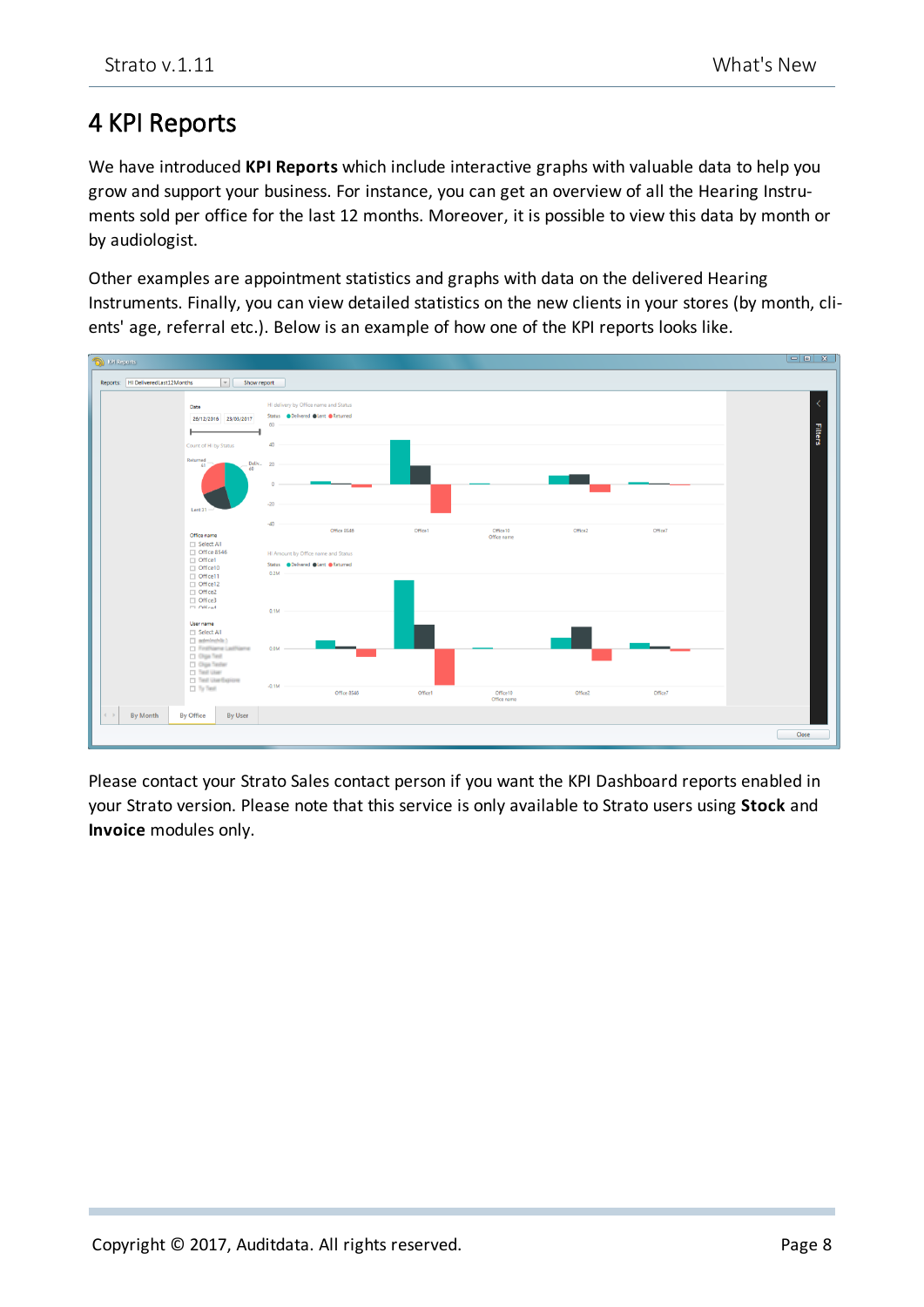#### <span id="page-8-1"></span><span id="page-8-0"></span>5 Bug Fixes and Improvements

#### 5.1 EXPLORE Views

- <sup>l</sup> Purchase price is now a visible field in the **Sale Item EXPLORE** view. This is only true for users with permission to see purchase price; otherwise this field will be empty.
- <span id="page-8-2"></span><sup>l</sup> The appointment creation date is now a visible field in the **Scheduler EXPLORE**.

#### 5.2 Bug Fixes

We have fixed some bugs found in version 1.11 to make sure your experience with Strato is fully seamless:

- Fixed the problem of Strato v1.11 failing when running Offline;
- In Strato v1.11 you could not use some of the shortcuts and could not clear search criteria in the **Sale Item EXPLORE**. These problems have now been fixed.